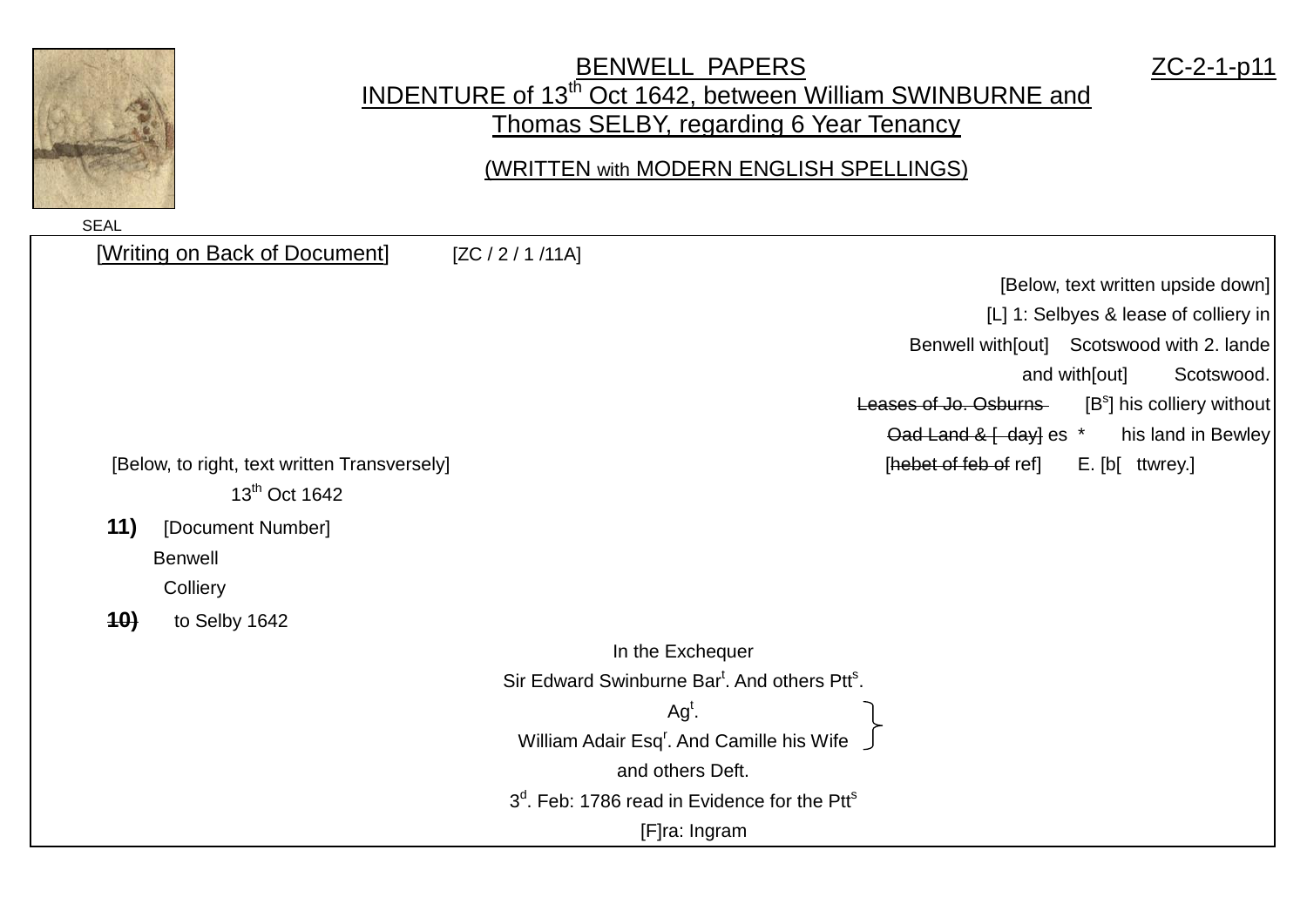**[Line**  $\mathsf{N}^\mathsf{o}$ .] **IDOCUMENTI** 1,2 **This Indenture** made the xiii <sup>th</sup> day of October, in the xviii <sup>th</sup> year of the Reign of our Sovereign Lord / <sup>2</sup> Charles by the grace of God King of 3 England Scotland France & Ireland defender of the faith &c  $\ell^3$  Between William Swinburne of Captheaton in the County of Northumberland, 4,5 |Esquire: on the one part / <sup>4</sup> and Thomas Selby of Winlaton in the County of Durham Gent on the other part, Witnesses / <sup>5</sup> that the said William 6 Swinburne for & in Consideration of the yearly rent hereafter referred /  $^6$  has demised granted & to farm let & by these parties doth demise 7,8  $\,$  grant & to farm let /  $^7$  unto the said Thomas Selby his Executors Administrators: & assigns, the full Moiety and one half of all those /  $^8$  the said 9 | William Swinburne his Coal-mines Coal-pit & Coals Called & known by the name & names of high / <sup>9</sup> Coal, mettle Coals, stone Coal & all 11,10 other Coal or Coals (these excepted ^<the> main Coal three quarter Coal / <sup>11,10</sup> Legaire wh'innes [several words crossed out] for house of the 12 said William his heirs and assigns Which Can shall or may be had sought won wrought  $/12$  obtained procured gained & gotten by any means 13 or procurement forth out & under the said William Swinburne  $\ell^{13}$  his Freehold Lands belonging to himself only Situate lying & being within the 14,15 town field territories / <sup>14</sup> precinct & boundaries of Benwell in the said County of Northumberland, Together also with the full Moiety & / <sup>15</sup> one 16 | half of all the high Coal mettle Coals stone Coal & all other Coal & Coals (except before excepted) / <sup>16</sup> which Can shall or may be had sought 17 won wrought obtained & gotten forth out & under all those grounds  $/17$  lying in Common amongst the rest of the Kings Tenant & other 18 Freeholders in Benwell aforesaid being /  $^{18}$  now undivided, of which ground & Common of ground the said William Swinburne has the Sixth 19,20 part thereof,  $\frac{19}{19}$  being late in the tenure & occupation of Sir Peter Riddell Knight Deceased or his assigns: Together with free liberty  $\frac{20}{10}$  to dig 21 Sink rid work & make pit & pits trench & trenches grove & groves & to drive drift & drifts  $/$ <sup>21</sup> water-gate & water-gates, & to doe & perform 22 whatsoever else that shall be needful necessary fitting &  $/$ <sup>22</sup> Convenient to be made done & wrought as well for the winning obtaining & 23 getting of Coals as also /  $^{23}$  for the avoiding & Conveying of water & styth, together with sufficient & Convenient way-leave ground-room & 24,25  $\frac{1}{24}$  Heap-room  $\sim$  Staith-rooms> as well for the laying & placing of all such Coals stones sand gravel & other rubbish which shall  $\frac{25}{25}$  proceed 26  $\,$  & Come forth & out of the said Coal-mines & Coal-pit, as for the leading Carrying & Conveying away /  $^{26}$  of the same, together with free liberty 27 to erect build make place & set up hovel shed [mylnes] stables  $\ell^{27}$  lodges & Engines as well for the setting laying & placing of the workmen as 28,29 workhorses which shall be / <sup>28</sup> used & employed in & about the said Coal-mines & Coal-pits & Coals, **To have** & to hold all the said / <sup>29</sup> Moiety 30  $\,$   $\,$  & one half of the said Coal-mines Coal-pit & Coals with their appurtenance & all and  $\,$   $\,$  30 singular other the premisses above by these present 31,32 demised & granted or mentioned or  $\frac{31}{2}$  intended to be demised or granted & every part & parcel thereof (except before excepted)  $\frac{32}{2}$  unto the 33 Said Thomas Selby his Executor Administrators: & assigns: From the making & sealing hereof  $\sqrt{33}$  unto the full end & term of Six vears vears. 34,35 From hence next ensuing & fully to be / <sup>34</sup> Complete & ended (If he the said William Swinburne doe so long live) **Yielding** and / <sup>35</sup> Paying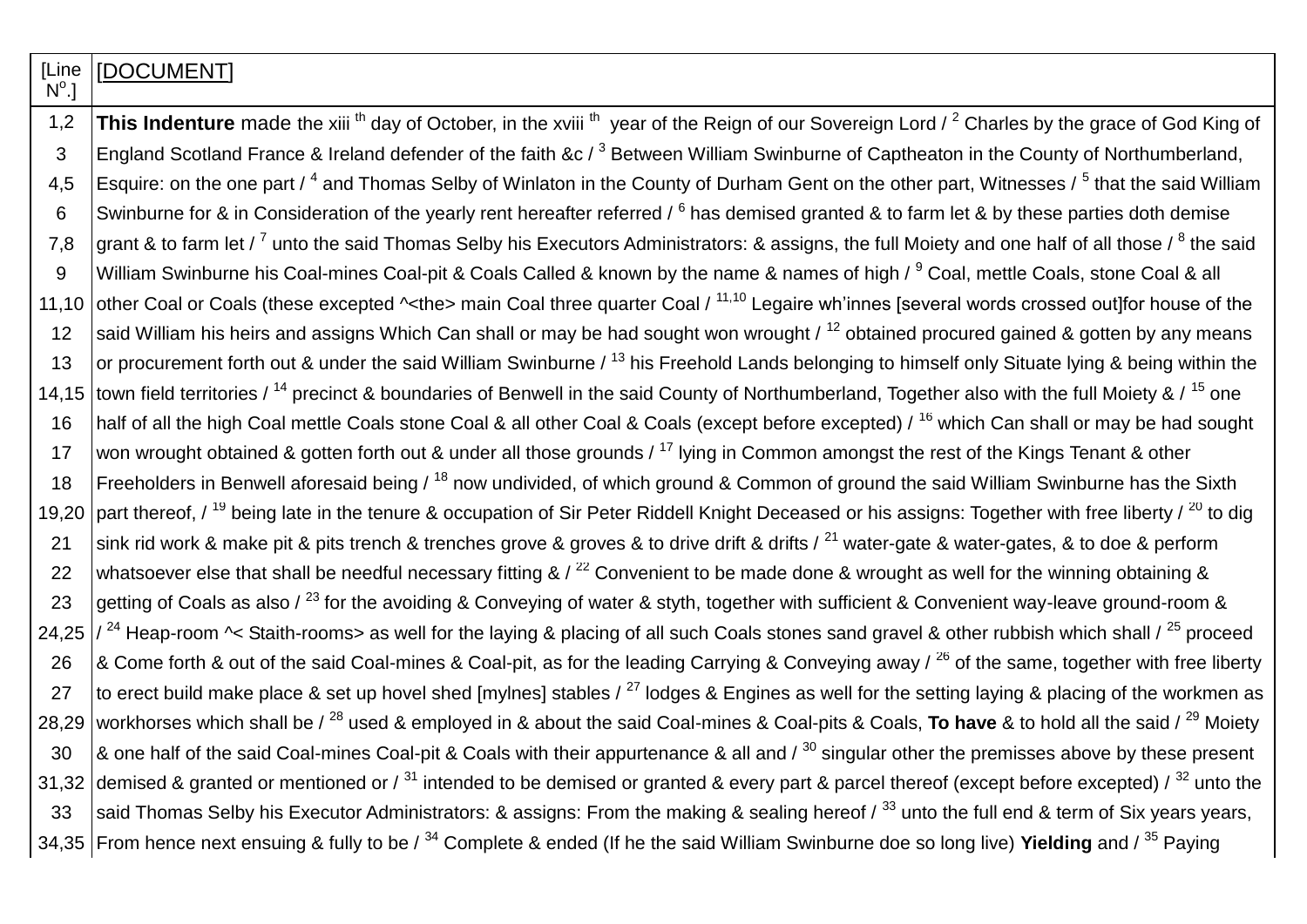| 36    | therefore yearly & every year during the said term or other Determination thereof / 36 unto the said At or within the now Dwelling house of John                                             |
|-------|----------------------------------------------------------------------------------------------------------------------------------------------------------------------------------------------|
|       | 37,38 Osborne Gent, situate & being in / <sup>37</sup> Benwell aforesaid, unto William Swinburne his assignee & assigns the sum of Forty / <sup>38</sup> & Three pounds                      |
| 39    | of lawful money of England, At two Days or times in the year (viz 't) / <sup>39</sup> At the feast of Philip & Jacob Commonly Called May Day & the                                           |
| 40,41 | Thirteenth day of October by / <sup>40,41</sup> even & equal portions. The first payment thereof to begin at May Day [next Coming] And the said Thomas                                       |
| 42    | Selby for himself his heirs Executors Administrator: & assigns: doth Covenant / <sup>42</sup> promise & grant by these parties, To & with the said William                                   |
| 43    | Swinburne his heirs assignee & assigns, That he the said / <sup>43</sup> Thomas Selby his Executor Administrators or assigns shall & will yearly & every                                     |
| 44    | year during the said term or other determination / <sup>44</sup> thereof well & truly satisfy Content & pay unto the said William Swinburne his assignee or                                  |
|       | 45,46 assigns, the foresaid / <sup>45</sup> yearly rent of xilii <sup>h</sup> [£43] by the year At the Days & place as in & by these parts is limited & appointed / <sup>46</sup> to be paid |
| 47    | according to the true intent of these parties, And also that neither he the said Thomas S[elby] [Hole on Document] / <sup>47</sup> his Executor                                              |
| 48    | Administrators or assigns nor any of them shall at any time or times hereafter during the / <sup>48</sup> said term, Dig sink rid win work or make any pit or                                |
|       | 49,50 pits within that parcel of ground / <sup>49</sup> Called Scotswood in the Lordship of Benwell in the said County of Northumberland, And the / <sup>50</sup> said                       |
| 51    | William Swinburne for himself his assign & assigns doth Covenant promise & grant by these / <sup>51</sup> presents, To & with the said Thomas Selby his                                      |
| 52    | Executor Administrators & assigns That he the said Thomas / <sup>52</sup> Selby his                                                                                                          |
|       | [ZC-2-1-11B]                                                                                                                                                                                 |

[ZC-2-1-p11C] [Side Two of Document]

53,54  $\frac{1}{53}$  Executor Administrators & assigns paying the said yearly rent above-mentioned in manner & form aforesaid  $\frac{1}{54}$  shall & may from 55 henceforth For & During all the said term of Six years or other determination / <sup>55</sup> thereof, by virtue of these parties according to the tenor & true 56  $\vert$  meaning hereof, peaceably & / <sup>56</sup> quietly have hold occupy possess & enjoy, all the pre-demised premisses with the appurtenance & [every] 57,58  $\frac{1}{57}$  part & parcel thereof (except before excepted) without any let trouble denial molestation interruption or  $\frac{1}{58}$  disturbance of the said William 59 Swinburne his heirs assignee or assigns or any of them, or of any / <sup>59</sup> other person or persons by his or their means assent [prvity] Consent or 60 Procurement. Promises / <sup>60</sup> always & it is nevertheless fully Condescended Concluded & agreed upon by & between the said parties to 61.62  $\frac{1}{61}$  these parties for them their Executors & Administrators. That if the said Thomas Selby his Executor or Administrators or  $\frac{62}{3}$  any of them, be 63 or shall be at the end & Expiration of the first Three years of the said term  $\sqrt{63}$  hereby granted, aminded willing or desirous to yield up & give 64 over the said demised premisses /  $^{64}$  with the appurtenance, And upon such his or their intent desire or purpose, doe give notice or 65,66  $\frac{1}{65}$  warning thereof unto the said William Swinburne assignee or assigns by the space of  $\frac{1}{66}$  Twelve Months next before the end of the said 67 first Three years. And then do satisfy /  $^{67}$  & pay or Cause to be paid unto the said William Swinburne or his assigns all & every such /  $^{68}$  rent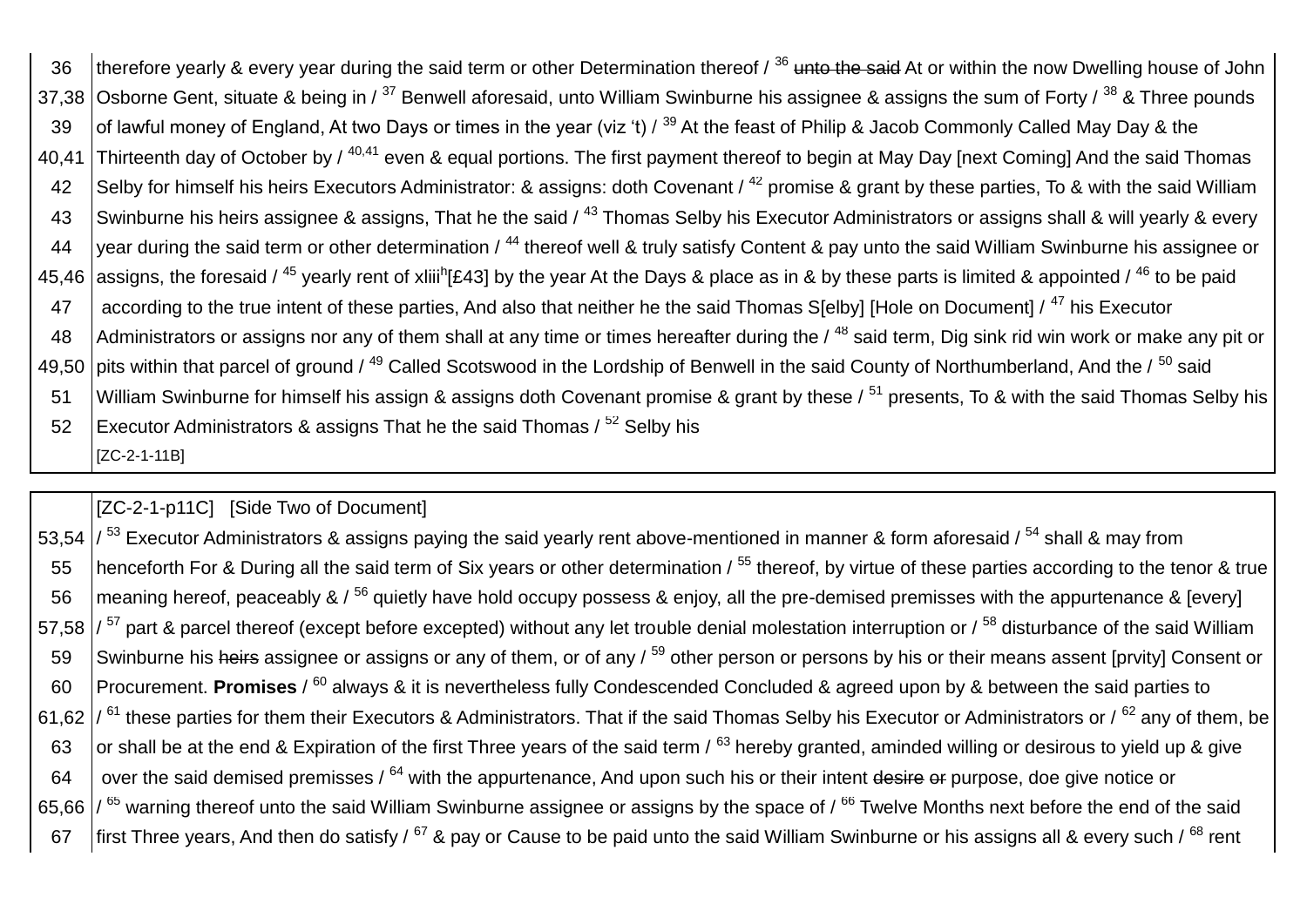| 69 | and rents sum and sums of money as shall then appear to be due owing and arrear / 69 for & in respect of the said demised premisses, That                                |
|----|--------------------------------------------------------------------------------------------------------------------------------------------------------------------------|
|    | 70,71 then this part Indenture of Lease / $^{70}$ & every Covenant article & Agreement herein Contained shall be utterly void frustrate & of / $^{71}$ none effect,      |
| 72 | And then and from thenceforth the said yearly rent above reserved to surcease $\frac{72}{2}$ end & be no further Challenged Claimed or demanded,                         |
|    | 73,74 Any thing aforesaid to be $\frac{73}{3}$ Construed to the Contrary hereof in any wise Notwithstanding: In witness whereof the said parties $\frac{74}{3}$ to these |
| 75 | part Indentures Interchangeably have set their hand & seal the day & year First above written / $^{75}$ Anno Dm' / 1642 /                                                |
| 76 | Signed sealed & delivered 1                                                                                                                                              |
| 77 | in the presence of $-- \int$ /                                                                                                                                           |
| 78 | [Witnessed] that the interlining were inserted )                                                                                                                         |
| 79 | before then sealing & delivery hereof                                                                                                                                    |
| 80 | John Osburne<br><b>Thomas Selby</b>                                                                                                                                      |
| 81 | William Robinson                                                                                                                                                         |
| 82 | John Scurfield /                                                                                                                                                         |
|    | [ZC-2-1-11C]                                                                                                                                                             |

## (WRITTEN with OLD ENGLISH SPELLINGS)

| [Writing on Back of Document]                | [ZC / 2 / 1 / 11A] |                                                                             |
|----------------------------------------------|--------------------|-----------------------------------------------------------------------------|
|                                              |                    | [Below, text written upside down]                                           |
|                                              |                    | [L] 1: Selbyes & lease of coolyry in                                        |
|                                              |                    | Benwell w <sup>t</sup> h[out] Scotswood w <sup>t</sup> h 2. lande           |
|                                              |                    | And $w^t h$ [out]<br>Scotswood.                                             |
|                                              |                    | $[Bs]$ his coolyry w <sup>t</sup> hout<br>Leases of Jo. Osburns             |
|                                              |                    | $Oad$ Land & $\left\{ \frac{day}{ds} \right\}$ es $*$<br>his land in Bewley |
| [Below, to right, text written Transversely] |                    | [hebet of feb of ref]<br>E. [b[ ttwrey.]                                    |
| 13 <sup>th</sup> Oct 1642                    |                    |                                                                             |
| 11)<br>[Document Number]                     |                    |                                                                             |
| <b>Benwell</b>                               |                    |                                                                             |
| Colliery                                     |                    |                                                                             |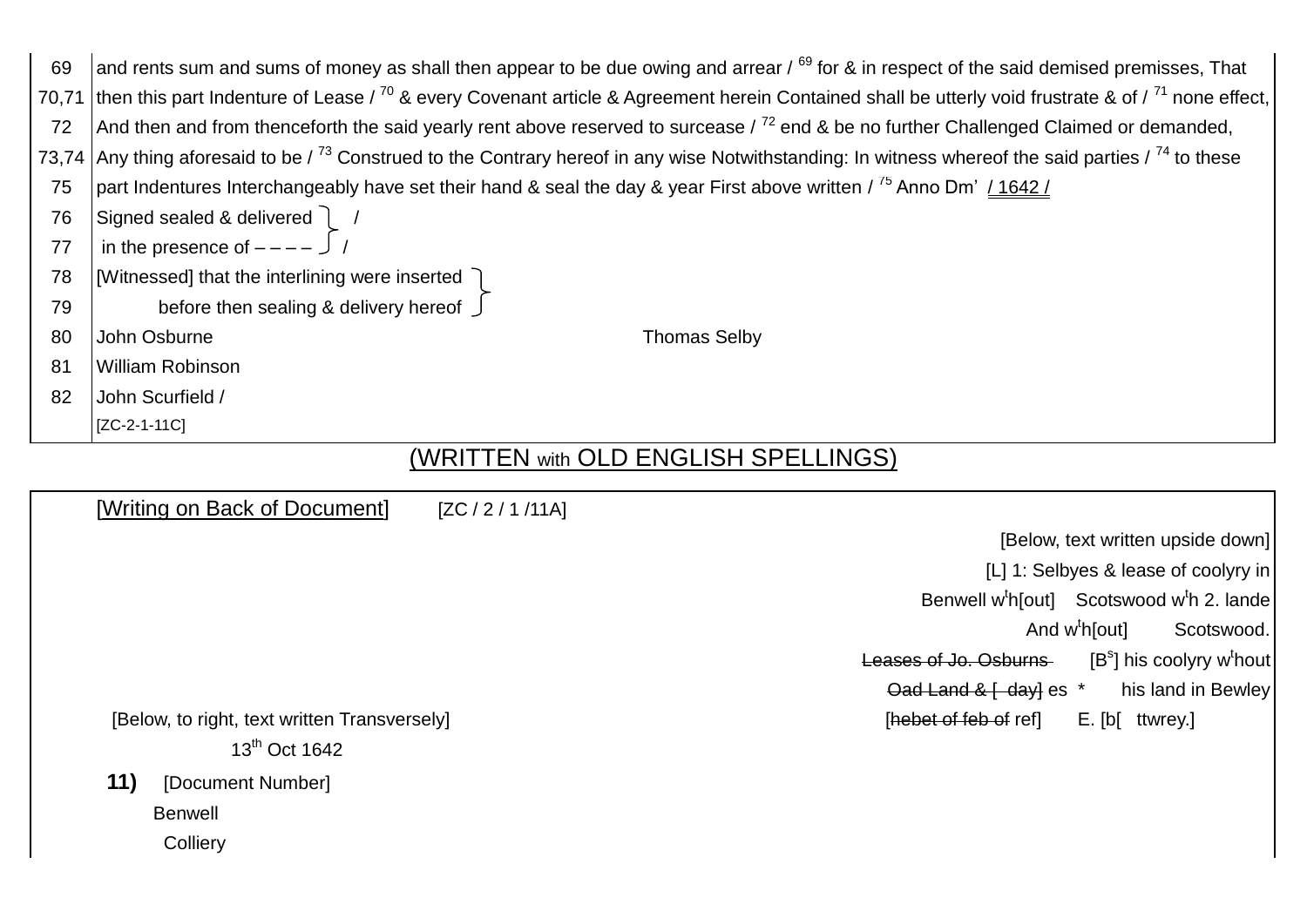$\overline{1}$ 

 $\overline{2}$ 

3

 $\overline{4}$ 

5

6  $\overline{7}$ 

 $\mathsf{R}$ 

9

 $11$ 

 $17$ 

In the Exchequer Sir Edward Swinburne Bar<sup>t</sup> And others Att<sup>s</sup>  $Aa^t$ . William Adair Esg<sup>r</sup>. And Camille his Wife and others Deft. 3<sup>d</sup>, Feb: 1786read in Evidenc for the Ptt<sup>s</sup> [F]ra: Ingram **ILine** [DOCUMENT]  $N^{\circ}.$ This Indenture ^<made> the xiii<sup>th</sup> day of October, in the xviii<sup>th</sup> yeare of the Raigne of o' Sou'aigne Lord Charles by the grace of God King of England Scotland Frannce & Ireland defender of the faieth &c: Betweene William Swinborne of Captheaton in the Countie of Northumb'land, Esgr: on thone ptie, and Thomas Selby of Winlaton in the Countie of Durham Gent on thother ptie, Witnesse[th] that the said Willia': Swinborne for & in Consideracon of the yearely rent hereafter referred hath demised graunted & to farme letten & by these pwte doth demise graunt & to farme lett vnto the said Tho: Selby his Ex's: Adm's: & ass's, the full Moyetie and one half of all those the said Willia': Swinborne his Colemynes Colepitte & Coles Called & knowne by the name & names of heigh Cole, mettle Coles, stone Cole & all other Cole or Coles (these excepted  $\sim$ the> maine Cole three quarter Cole <for house of the said William his heires and assignes>  $10$ Legaire wh'innes [several words crossed out] ^ W<sup>c</sup>h Cann shall or may be had sought wonne wrought  $12$ obtayned p'cured gayned & gotten by any means or p'curem<sup>t</sup> forth out & vnder the said Will'm: Swinborne his Freehould Lands belonging to himself onely Scituate Iving & being w<sup>t</sup>hin the towne fielde territories  $13$  $14$ p'cincte & boundes of Benwell in the said Countie of Northumb'land. Togeather also w<sup>t</sup>h the full Moyetie & one half of all the high Cole mettle Coles stone Cole & all other Cole & Coles (except before excepted) -15 w<sup>c</sup>h Cann shall or may be had sought wonne wrought obtayned & gotten forth out & vnder all those grounds -16 lying in Comon amongst the rest of the Kinge Ten'nte & other Freehoulders in Benwell aforesaid being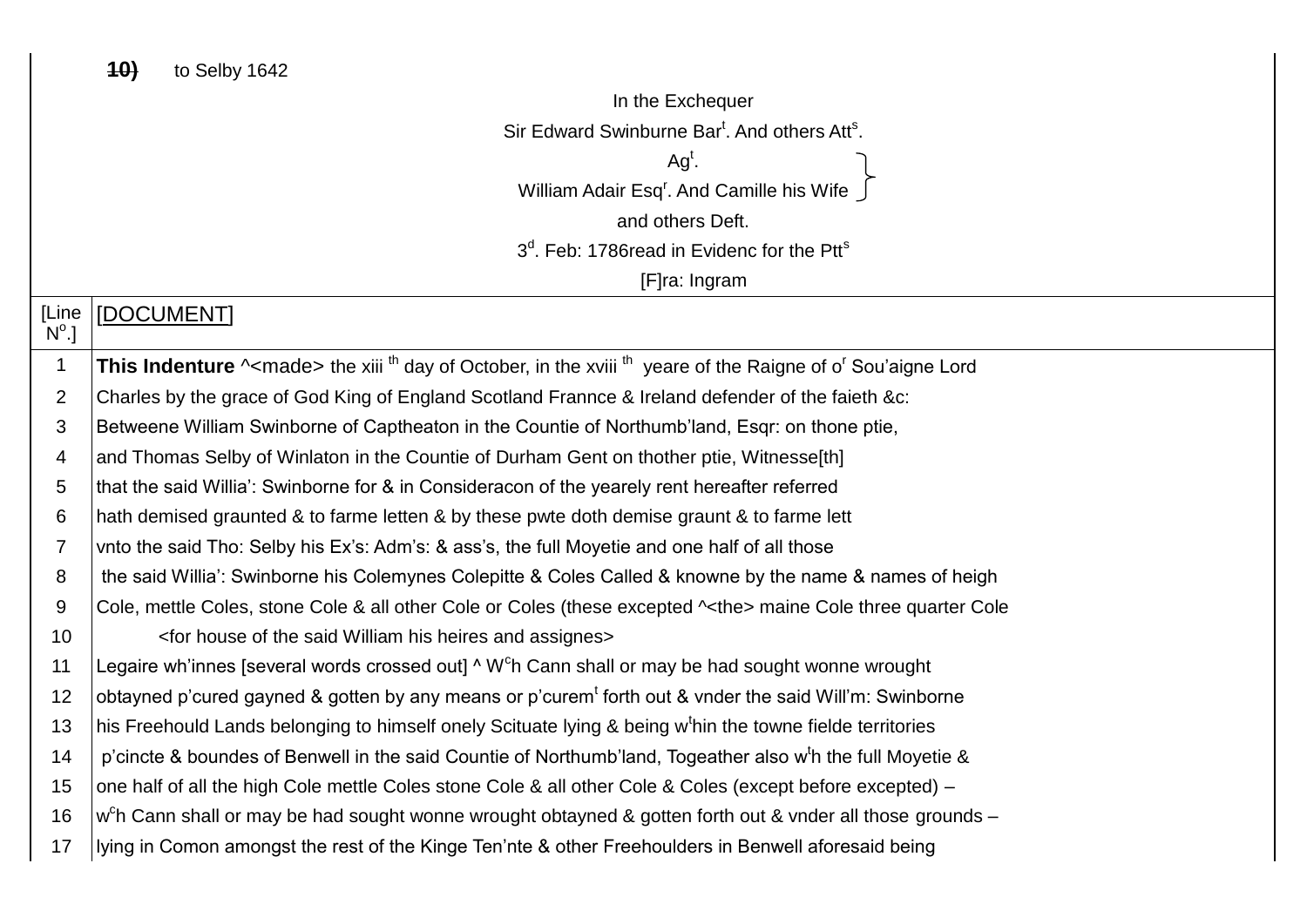now vndevided, of w<sup>c</sup>h grounde & Comon of grounde the said Will'm: Swinborne hath the Sixt pte thereof, 18 being late in the tennor & occupacon of Sir Peter Riddell Knight Deceased or his ass's: Togeather w<sup>t</sup>h free libertie 19 to digg sinck rid worke & make pitt & pitte trench & trenches grove & groves & to drive drift & driftes – 20 watergaite & watergaits, & to doe & p'forme whatsoever ells that shalbe needfull necessary fitting & - $21$ 22 Convenient to be made done & wrought aswell for the wynneing obtayneing & getting of Coles as also – for th'avoyding & Conveying of water & styth, together w<sup>t</sup>h sufficient & Convenient wayleave groundroome & 23 Heaperoome ~ Staiethroomes> aswell for the laying & placeing of all such Coles stones sand gravell & other rubbish w<sup>c</sup>h shall 24 p'ceed & Come forth & out of the said Colemynes & Colepitte, as for the leading Carrying & Conveying away 25 of the same, togeather w<sup>t</sup>h free liberty to erect buyld make place & sett vpp hovelle sheede mylnes stables – 26 27 lodges & Engines aswell for the setting laying & placeing of the workemen as workehorses w<sup>c</sup>h shalbe 28 vsed & imployed in & about the said Colemynes & Colepittes & Coles. To have & to hould all the said -Movetie & one half of the said Colemynes Colepitte & Coles w<sup>t</sup>h theire appurten'nce & all and 29 singular other the p'misses above by theise p'sente demised & graunted or menconed or -30 intended to be demised or graunted & eu'y pte & pcell thereof (except before excepted)  $\overline{31}$ 32 vnto the said Thomas Selby his Executo'e Adm's: & ass's: From the making & sealing hereof vnto the full end & tearme of Six yeares yeares, From hence next ensuing & fully to be 33 34 Compleat & ended (If he the said Will'm: Swinbo'ne doe so long live) Yeilding and Paying therefore yearely & eu'y yeare during the said tearme or other Deternynacon thereof 35 36 white the said Att or w<sup>t</sup>hin the now Dwelling house of John Osborne Gent, scituate & being in Benwell aforesaid, vnto Will'm: Swinborne his assignee & assignes the some of Fortie 37 8. Three pounde of lawfull money of England, Att two Daies or tymes in the yeare (viz 't) – 38 Att the feast of Phillipp & Jacob Comonly Called May Day & the Thirteenth day of October by 39 <The first paym<sup>t</sup> thereof to begynne att May Day [next Comeing]> 40 41 even & equall porcons.<sup>^</sup> And the said Thomas Selby for himself his heires Ex's: Adm'e: & Ass's: doth Coven'nt – p'misse & graunt by theise p'wte. To & w<sup>t</sup>h the said Wiill'm: Swinborne his heires assignee & ass's. That he the said 42 43 Tho: Selby his Ex'e: Adm's: or ass's: shall & will yearely & eu'y yeare during the said tearme or other determynacon thereof well & truly satisfie Content & paie vnto the said Will'm: Swinborne his assignee or ass's, the foresaid 44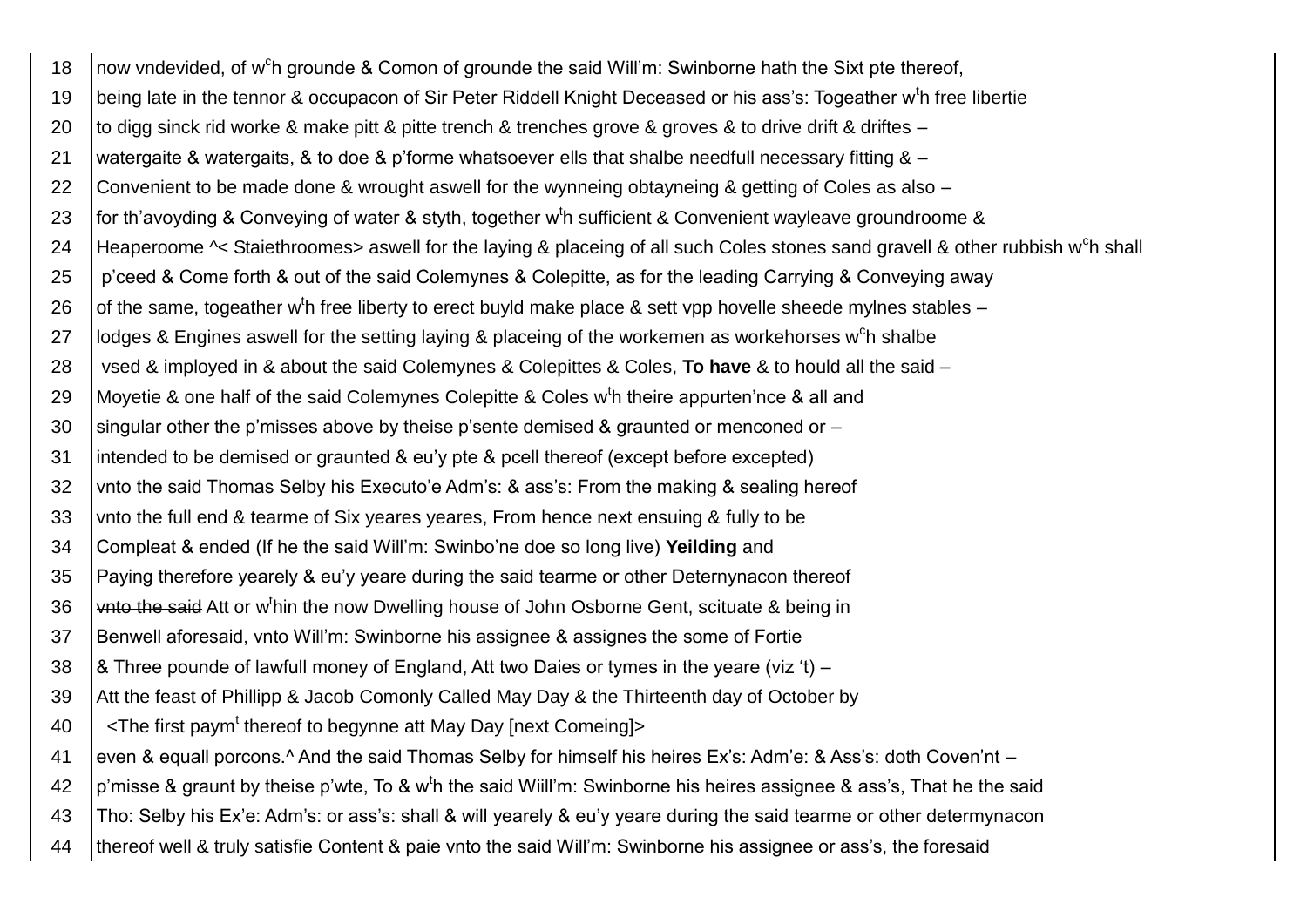| 45 | yearely rent of xilii <sup>h</sup> by the yeare Att the Daies & place as in & by theise pwte is lymitted & appointed      |
|----|---------------------------------------------------------------------------------------------------------------------------|
| 46 | to be paid according to the true intent of theise pwte, And also that neither he the said Tho: S[elby] [Hole on Document] |
| 47 | his Ex'e: Adm's: or ass's: nor any of them shall att any tyme or tymes hereafter during the                               |
| 48 | said tearme, Digg sinck rid wynne worke or make any pitt or pitte w <sup>t</sup> hin that pcell of ground                 |
| 49 | Called Scoteswood in the Lo'pp: of Benwell in the said Countie of Northumb'land, And the -                                |
| 50 | said Will'm: Swinborne for himself his assigne & ass's: doth Coven'nt p'misse & graunt by theise                          |
| 51 | $ p\$ sents, To & w <sup>t</sup> h the said Tho: Selby his Ex'e Atm's: & ass's: That he the said Thomas                   |
| 52 | Selby his<br>$[ZC-2-1-p11B]$                                                                                              |

[ZC-2-1-p11C] [Side Two of Document] 53 Executo'e Adm's: & ass's: paying the said yearely rent abovemenconed in mann'r & forme aforesaid shall & may from hencefo'th For & During all the said tearme of Six yeares or other determynacon 54 thereof, by vertue of theise pwte according to the tenno' & true meaning hereof, peaceably & 55 56 quietly have hould occupie possesse & enioye, all the p'demised p'misses w<sup>t</sup>h th'appurten'nce & ev['y] pte & p'cell thereof (except before excepted) w<sup>t</sup>hout any lett trouble denyall mollestacon interrupcon or 57 58 disturbance of the said Will'm: Swinborne his heires assignee or ass's or any of them, or of any 59 other pson or psons by his or theire meanes assent prvity Consent or Procurement. Promises allwaies & it is nev'thelesse fully Condiscended Concluded & agreed vpon by & betweene the said pties to 60 theise pwte for them theire Ex's: and Adm's: That if the said Tho: Selby his Ex'e: or Adm's: or 61 any of them, be or shalbe att th'end & Expiracon of the first Three yeares of the said tearm[e] 62 63 hereby graunted, amynded willing or desirous to yeild vpp & give over the said demised p'misses w<sup>t</sup>h th'appurten'nce, And vpon such his or theire intent desire or purpose, doe give notice or 64 warning thereof vnto the said Will'm: Swinborne assignee or ass's: by the space of 65 Twelve Monthes next before thend of the said first Three yeares, And then doe satisfie 66 8 pay or Cause to be paid vnto the said Will'm: Swinborne or his ass's: all & ev'y such 67 rent and rente some and somes of money as shall then appeare to be due owing and arreare 68 for & in respecte of the said demised p'misses, That then this pwte Indenture of Lease 69